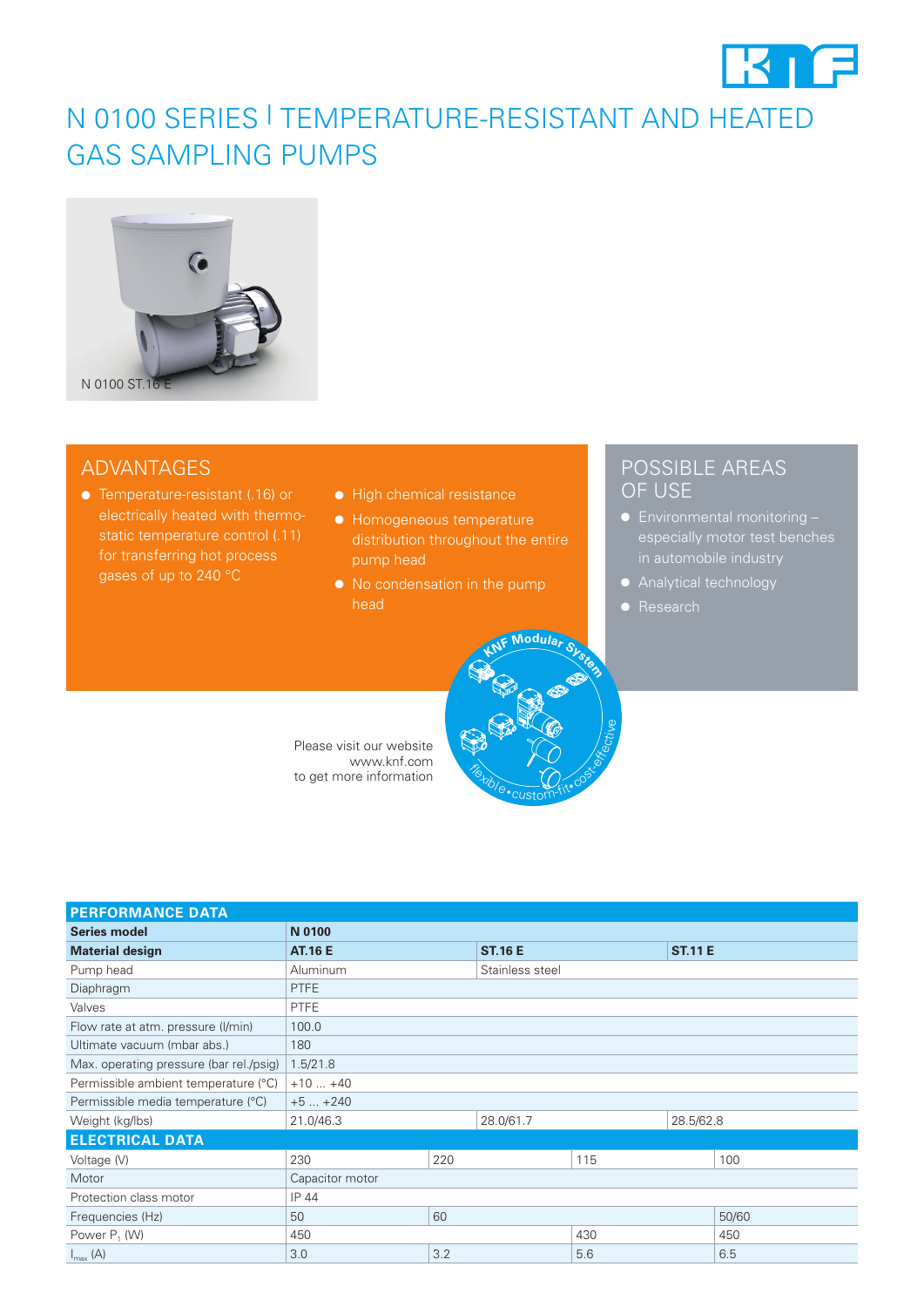# N 0100 AT.16 E | ST.16 E

| <b>PERFORMANCE DATA</b> |                                                |                                                 |                                          |  |  |
|-------------------------|------------------------------------------------|-------------------------------------------------|------------------------------------------|--|--|
| <b>Series model</b>     | Flow rate at<br>atm. pressure<br>$(I/min)^{1}$ | Max. operat-<br>ing pressure<br>(bar rel./psig) | <b>Ultimate</b><br>vacuum<br>(mbar abs.) |  |  |
| N 0100 AT 16 E          | 100 Q                                          | 1.5/21.8                                        | 180                                      |  |  |
| N 0100 ST.16 E   100.0  |                                                | 1.5/21.8                                        | 180                                      |  |  |

<sup>1)</sup> Liter at STP



### **N 0100 \_T.16 E**

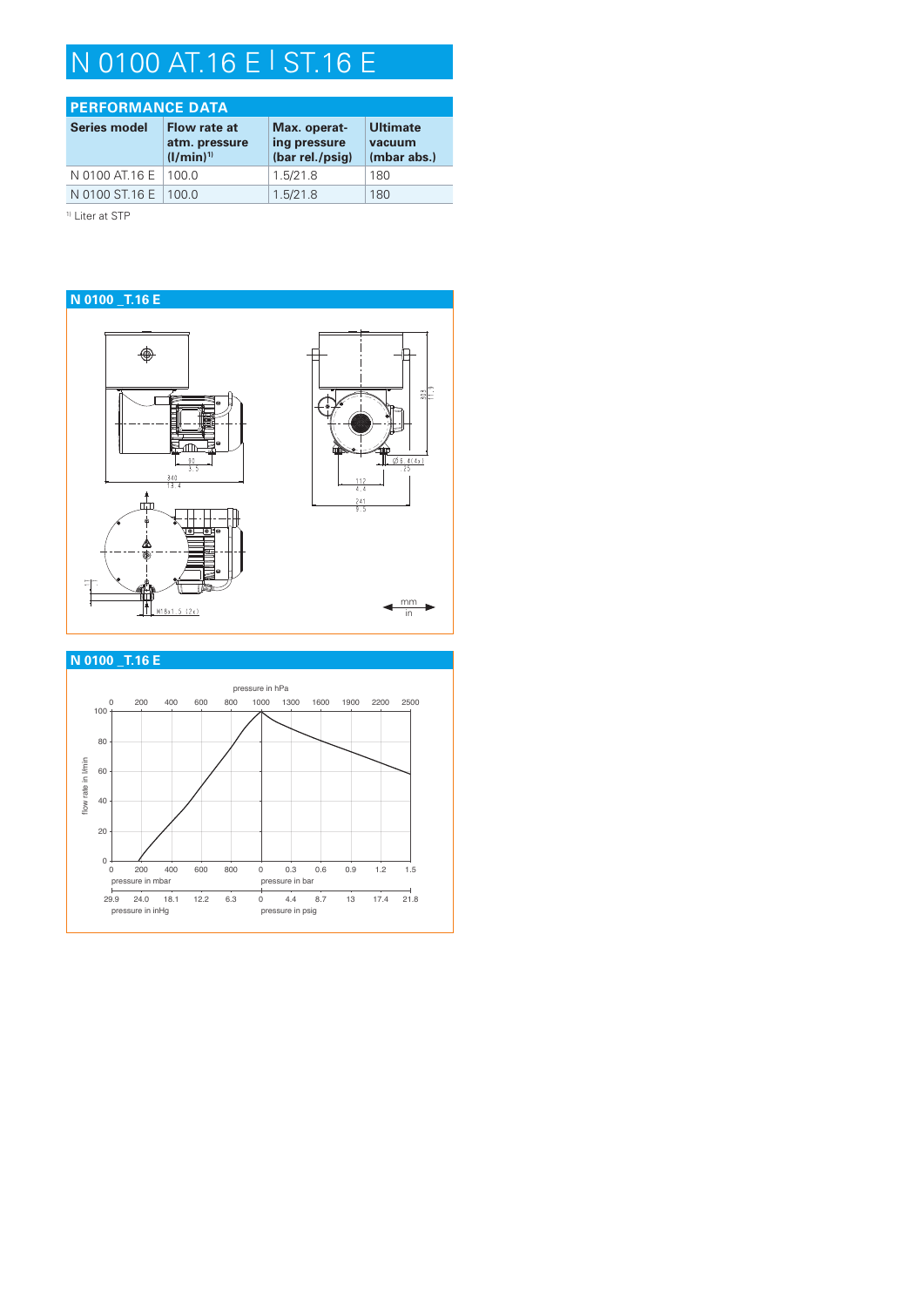## N 0100 ST.11 E

| <b>PERFORMANCE DATA</b>    |                                                |                                                 |                                          |  |  |
|----------------------------|------------------------------------------------|-------------------------------------------------|------------------------------------------|--|--|
| <b>Series model</b>        | Flow rate at<br>atm. pressure<br>$(I/min)^{1}$ | Max. operat-<br>ing pressure<br>(bar rel./psig) | <b>Ultimate</b><br>vacuum<br>(mbar abs.) |  |  |
| N 0100 ST.11 E             | 100 Q                                          | 1.5/21.8                                        | 180                                      |  |  |
| <sup>1)</sup> Liter at STP |                                                |                                                 |                                          |  |  |

**HEATING: N 0100 ST.11 E** Protection class Protection 20 Voltage (V), Frequencies (Hz) 230, 50/60 Power  $P_1$  (W) 900  $I_{\text{max}}(A)$  3.80 Heating temperature (°C) 240



### **N 0100 ST.11 E**